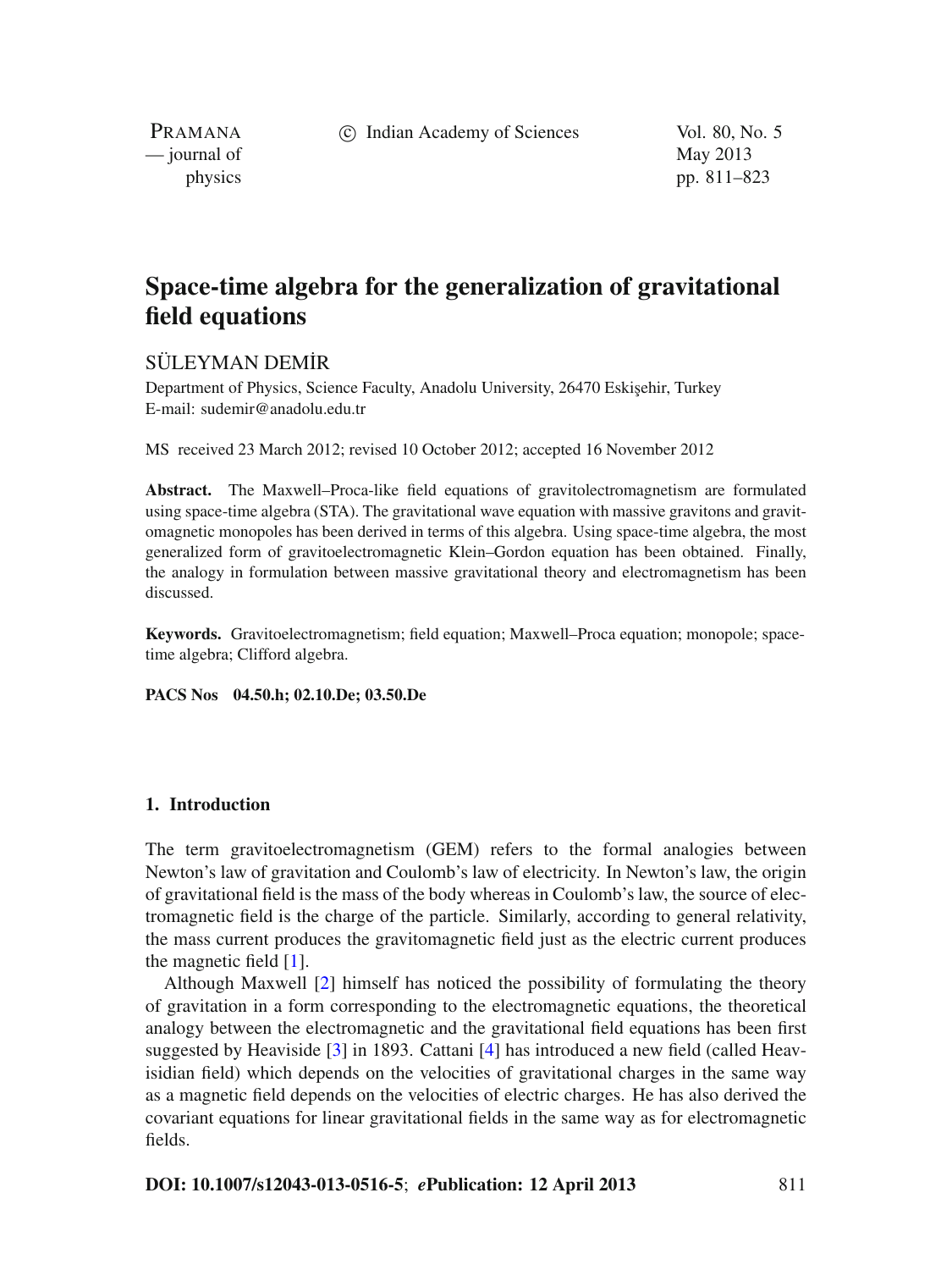The set of governing equations related to linear gravity can be expressed in a similar form with their electromagnetic counterparts (assuming with  $G = c = 1$ ),

<span id="page-1-0"></span>
$$
\nabla \cdot \mathbf{E}_{g} = -\varrho_{e},\tag{1a}
$$

$$
\nabla \cdot \mathbf{H}_{g} = 0,\tag{1b}
$$

$$
\nabla \times \mathbf{E}_{g} = -\frac{\partial \mathbf{H}_{g}}{\partial t},\tag{1c}
$$

$$
\nabla \times \mathbf{H}_{g} = -\mathbf{J}_{g}^{e} + \frac{\partial \mathbf{E}_{g}}{\partial t},
$$
\n(1d)

where  $\varrho_e$  and  $\mathbf{J}_g^e$  are the gravitoelectric mass density and gravitoelectric mass current density, respectively [\[5](#page-12-4)]. The field  $\mathbf{E}_{g}$  is called the gravitoelectric field while  $\mathbf{H}_{g}$  is termed as the gravitomagnetic field. The Newtonian theory of gravitation may be interpreted in terms of a gravitoelectric field.

The fields of GEM in eq. [\(1\)](#page-1-0) can be defined in close analogy with the classical electrodynamics,

<span id="page-1-3"></span>
$$
\mathbf{E}_{\mathbf{g}} = -\nabla \varphi_e - \frac{\partial \mathbf{A}_{\mathbf{g}}^e}{\partial t},\tag{2a}
$$

$$
\mathbf{H}_{g} = \nabla \times \mathbf{A}_{g}^{e},\tag{2b}
$$

where  $\varphi_e$  and  $\mathbf{A}^e_g$  are the gravitoelectric scalar potential and vector potential, respectively. Similarly, the Lorenz gauge condition can be written as

<span id="page-1-2"></span>
$$
\nabla \cdot \mathbf{A}_{g}^{e} + \frac{\partial \varphi_{e}}{\partial t} = 0. \tag{3}
$$

In 1931, Dirac [\[6](#page-12-5)] has postulated the existence of magnetic monopoles in order to construct formal symmetry among electromagnetic field equations. Analogously to Dirac's magnetic monopole theory in electromagnetism, the existence of gravitomagnetic mass can be proposed for the GEM. In relevant literature, gravitomagnetic mass is also named as the dual mass, gravitomagnetic charge (monopole) or magnetic mass [\[7\]](#page-12-6). By introducing gravitomagnetic mass terms to eq. [\(1\)](#page-1-0), the Maxwell-type gravitational field equations show more symmetry between the gravitoelectric and gravitomagnetic fields [\[8](#page-12-7)],

<span id="page-1-1"></span>
$$
\nabla \cdot \mathbf{E}_{g} = -\varrho_{e},\tag{4a}
$$

$$
\nabla \cdot \mathbf{H}_{g} = -\varrho_{m},\tag{4b}
$$

$$
\nabla \times \mathbf{E}_{g} = \mathbf{J}_{g}^{m} - \frac{\partial \mathbf{H}_{g}}{\partial t},
$$
\n(4c)

$$
\nabla \times \mathbf{H}_{g} = -\mathbf{J}_{g}^{e} + \frac{\partial \mathbf{E}_{g}}{\partial t},
$$
\n(4d)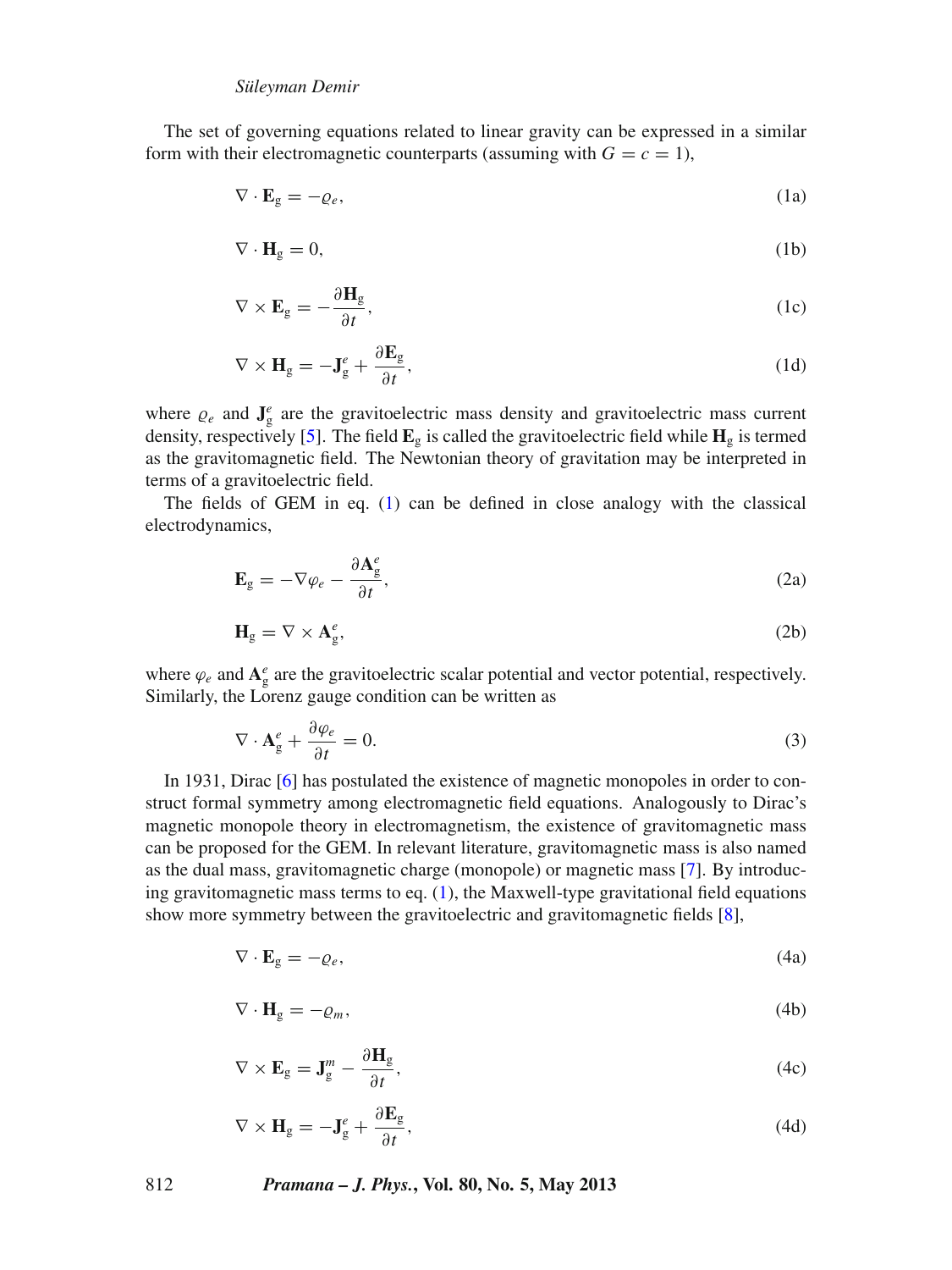where  $\rho_m$  and  $\mathbf{J}_{g}^m$  are the gravitomagnetic mass density and the gravitomagnetic mass current density, respectively. The fields of Dirac–Maxwell-type equations of GEM are invariant under the following duality transformation:

$$
\mathbf{E}_{g} \Rightarrow \mathbf{E}_{g} \cos \theta + \mathbf{H}_{g} \sin \theta; \quad \mathbf{H}_{g} \Rightarrow -\mathbf{E}_{g} \sin \theta + \mathbf{H}_{g} \cos \theta \tag{5}
$$

with the corresponding matrix representation

<span id="page-2-0"></span>
$$
\begin{pmatrix} \mathbf{E}_{g} \\ \mathbf{H}_{g} \end{pmatrix} \rightarrow \begin{pmatrix} \cos \theta & \sin \theta \\ -\sin \theta & \cos \theta \end{pmatrix} \begin{pmatrix} \mathbf{E}_{g} \\ \mathbf{H}_{g} \end{pmatrix}.
$$
 (6)

For a particular value of  $\theta = \pi/2$ , these expressions reduce to

$$
\mathbf{E}_g \to \mathbf{H}_g; \quad \mathbf{H}_g \to -\mathbf{H}_g \tag{7}
$$

and

$$
\begin{pmatrix} \mathbf{E}_{g} \\ \mathbf{H}_{g} \end{pmatrix} \rightarrow \begin{pmatrix} 0 & 1 \\ -1 & 0 \end{pmatrix} \begin{pmatrix} \mathbf{E}_{g} \\ \mathbf{H}_{g} \end{pmatrix}.
$$
\n(8)

Since the matrix representation in eq. [\(6\)](#page-2-0) defines a more general form of duality transformation, the other quantities related to GEM in eq. [\(4\)](#page-1-1) are invariant under the following duality transformations as well:

$$
\begin{pmatrix} \varrho_e \\ \varrho_m \end{pmatrix} \rightarrow \begin{pmatrix} 0 & 1 \\ -1 & 0 \end{pmatrix} \begin{pmatrix} \varrho_e \\ \varrho_m \end{pmatrix}
$$
 (9)

$$
\begin{pmatrix} \mathbf{J}_g^e \\ \mathbf{J}_g^m \end{pmatrix} \rightarrow \begin{pmatrix} 0 & 1 \\ -1 & 0 \end{pmatrix} \begin{pmatrix} \mathbf{J}_g^e \\ \mathbf{J}_g^m \end{pmatrix} . \tag{10}
$$

Naturally, introduction of gravitomagnetic mass terms to eq. [\(1\)](#page-1-0) causes some modification in the definitions of the GEM fields in the following manner:

<span id="page-2-2"></span>
$$
\mathbf{E}_{\mathbf{g}} = -\nabla \varphi_e - \frac{\partial \mathbf{A}_{\mathbf{g}}^e}{\partial t} - \nabla \times \mathbf{A}_{\mathbf{g}}^m,\tag{11a}
$$

$$
\mathbf{H}_{g} = -\nabla \varphi_{m} - \frac{\partial \mathbf{A}_{g}^{m}}{\partial t} + \nabla \times \mathbf{A}_{g}^{e},
$$
\n(11b)

where  $\varphi_m$  and  $\mathbf{A}_{g}^m$  represent the gravitomagnetic scalar potential and the gravitomagnetic vector potential, respectively. Similar to eq. [\(3\)](#page-1-2), one more Lorenz condition related to the new potential terms must also be satisfied.

<span id="page-2-1"></span>
$$
\nabla \cdot \mathbf{A}_{g}^{m} + \frac{\partial \varphi_{m}}{\partial t} = 0. \tag{12}
$$

Although GEM and electromagnetism have been constructed on different backgrounds, in most cases the analogies to the classical equations of electromagnetism are shown. The set of Maxwell-like equations of GEM is based on a framework within Einstein's general relativity in the weak field approximation. The weak gravitational field is naturally treated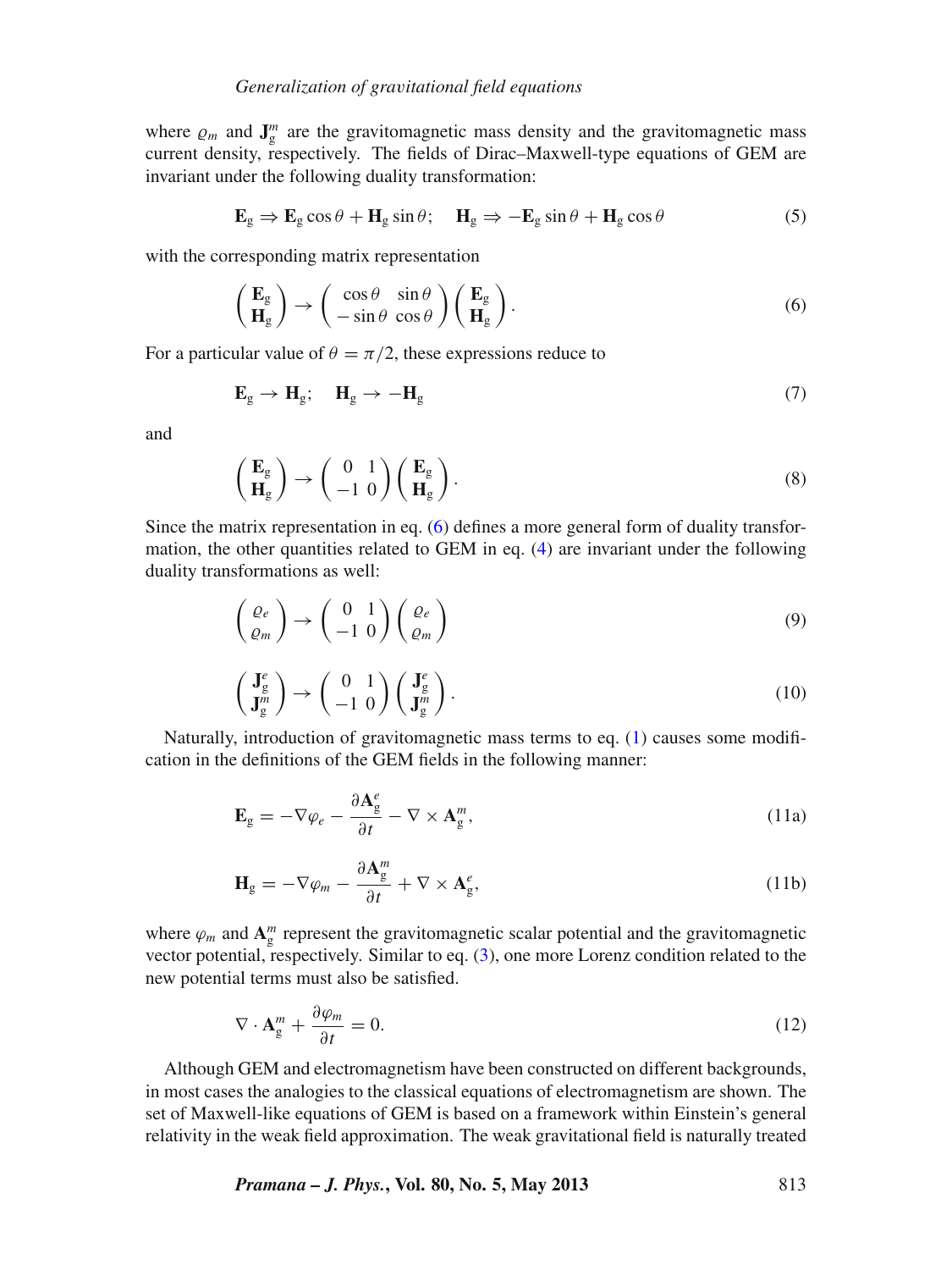according to the linearized general relativity theory. As pointed out before, this weak field approximation splits gravitation into components similar to the electric and magnetic fields. In this approximation scheme, one can also discuss the effect of spatial gauge transformations on the GE and GM vector fields. If  $\Psi$  is an arbitrary differentiable scalar function, under the following GEM gauge transformation

$$
\varphi' = \varphi - \frac{\partial}{\partial t} \Psi,\tag{13a}
$$

$$
\mathbf{A}'_{g} = \mathbf{A}_{g} + \nabla \Psi,\tag{13b}
$$

the GE and GM fields remain invariant analogous to the electric and magnetic fields of electromagnetism [\[9\]](#page-12-8). By analogy with the covariant laws of electromagnetism in spacetime, Clark and Tucker [\[10\]](#page-12-9) have defined gravitoelectromagnetic potentials and fields to emulate electromagnetic gauge transformations under substitutions belonging to the gauge symmetry group of perturbative gravitation.

The classical Maxwell equations in electromagnetic theory are based on zero rest mass of the photon. However, the effects of finite photon rest mass in the Maxwell equations are expressed by the Proca equations  $[11,12]$  $[11,12]$  $[11,12]$ . Similarly, in the framework of a generalization of linear gravitation to the case when the gravitons have non-zero rest mass, Argyris and Ciubotariu [\[13\]](#page-12-12) have shown that a result can be obtained analogous to Proca equation. According to their theory, the Proca-type field equations for GEM can be expressed straightforward from their electromagnetic counterparts as

<span id="page-3-0"></span>
$$
\nabla \cdot \mathbf{E}_{g} = -\varrho_{e} - \mu_{\gamma}^{2} \varphi_{e},\tag{14a}
$$

$$
\nabla \cdot \mathbf{H}_{g} = 0,\tag{14b}
$$

$$
\nabla \times \mathbf{E}_{\mathbf{g}} = -\frac{\partial \mathbf{H}_{\mathbf{g}}}{\partial t},\tag{14c}
$$

$$
\nabla \times \mathbf{H}_{g} = -\mathbf{J}_{g}^{e} + \frac{\partial \mathbf{E}_{g}}{\partial t} - \mu_{\gamma}^{2} \mathbf{A}_{g}^{e}.
$$
 (14d)

Here the fields  $\mathbf{E}_g$  and  $\mathbf{H}_g$  can be defined in terms of the potentials just as given in eq. [\(2\)](#page-1-3). Analogously to the Proca equation in electromagnetic theory, the term  $\mu<sub>\gamma</sub>$  represents the inverse Compton wavelength of the graviton,

$$
\mu_{\gamma} = \frac{m_{g}c}{\hbar},\tag{15}
$$

where  $m<sub>g</sub>$  is the mass of the graviton.

As emphasized by Argyris and Ciubotariu [\[13](#page-12-12)], the presence of massive gravitons breaks gauge invariance in massive linear GEM. In contrast to the Maxwell-type theory of linear gravitation, the potentials  $\varphi_e$  and  $A_g^e$  are directly measurable quantities so that gauge invariance is not possible. On the other hand, the Lorenz gauge condition given in eq. [\(3\)](#page-1-2) is required in order to conserve mass.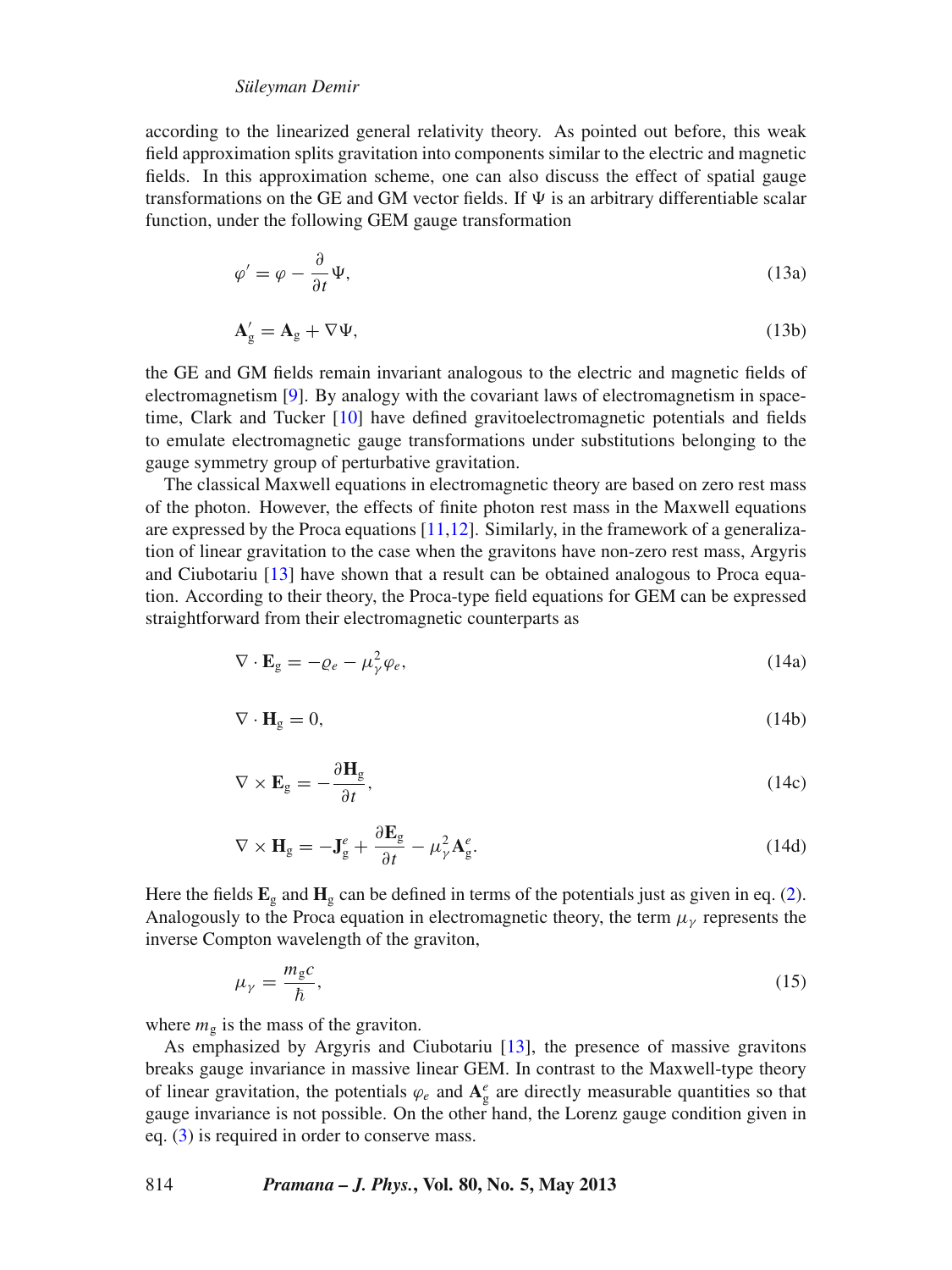#### *Generalization of gra*v*itational field equations*

Finally, the Dirac-type field equations in eq. [\(4\)](#page-1-1) can be combined with the Proca-type gravitational field equations in eq.  $(14)$  in the same theory. In this way, the most generalized form of Maxwell-like equations of GEM can be written by the following vector algebra formalism:

<span id="page-4-0"></span>
$$
\nabla \cdot \mathbf{E}_g = -\varrho_e - \mu_\gamma^2 \varphi_e,\tag{16a}
$$

$$
\nabla \cdot \mathbf{H}_{g} = -\varrho_{m},\tag{16b}
$$

$$
\nabla \times \mathbf{E}_{\mathbf{g}} = \mathbf{J}_{\mathbf{g}}^{m} - \frac{\partial \mathbf{H}_{\mathbf{g}}}{\partial t},
$$
\n(16c)

$$
\nabla \times \mathbf{H}_{g} = -\mathbf{J}_{g}^{e} + \frac{\partial \mathbf{E}_{g}}{\partial t} - \mu_{\gamma}^{2} A_{g}^{e}.
$$
 (16d)

Because of the formal correspondence in the expressions of field equations related to gravity and electromagnetism, several mathematical formalisms including quaternions, biquaternions, octonions, sedenions and Clifford numbers have been used to formulate GEM in analogy to electromagnetism.

Real quaternions were first described in 1843 by the Irish mathematician Sir William Rowan Hamilton [\[14\]](#page-12-13) to extend complex numbers into four dimensions. Similarly, biquaternions (complex quaternions) are composed of two real quaternions and have eight real components. Singh [\[15](#page-12-14)] has proposed a quaternionic model to formulate the linear gravitational field equations with Heavisidian monopoles. Similarly, Majernik [\[16](#page-12-15)] has used the biquaternion theory to generalize the Maxwell-like gravitational field equations. Introducing gravitodyons (particle carrying gravitational and Heavisidian charges simultaneously), Negi *et al* [\[17](#page-12-16)[–21](#page-12-17)] have derived biquaternionic equations of gravitodyons in terms of four potentials and maintained the structural symmetry between the generalized electromagnetic field of dyons (particle carrying both electric and magnetic charges) and those of the generalized gravito-Heavisidian fields of gravitodyons. Similarly, we [\[22\]](#page-12-18) have enhanced biquaternionic form of linear gravity by evaluating both Proca-type fields and monopole terms. Additionally, by combining the generalized field equations in electromagnetism with the Maxwell-type field equations in gravity, a unified theory for gravi-electromagnetism has been developed [\[23](#page-12-19)].

Octonions form the widest normed division algebra after the algebra of quaternions and they can also be used to investigate the analogy between electromagnetism and gravity. Split and hyperbolic octonions differ from classical octonions, since they have hyperbolic basis instead of the complex ones. Using the split octonions, Bisht *et al* [\[24\]](#page-12-20) have derived relevant field equations for the unified fields of dyons and gravitodyons in compact, simpler and manifestly covariant forms. Köplinger has used hyperbolic octonions to formulate quantum gravity [\[25](#page-12-21)].

In order to unify the generalized field equations of electromagnetism and gravity using real components, a sixteen-dimensional mathematical structure (as a sedenion) is needed. In our recent paper [\[26](#page-12-22)], the sedenionic formulation has been presented for the unification of generalized field equations of dyons and gravitodyons.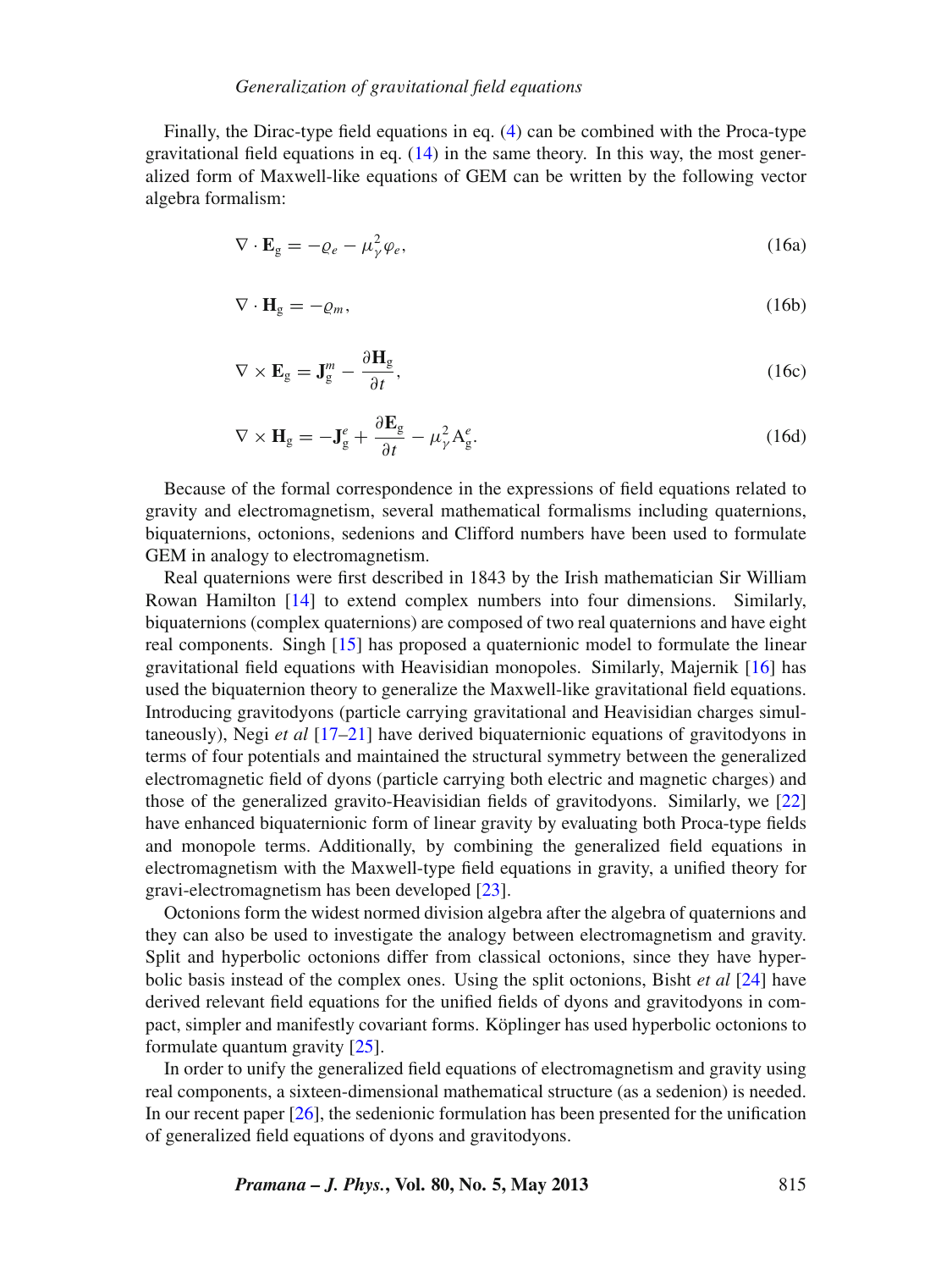Since geometric (Clifford) algebra combines the dot and cross products into a single geometric product, the Maxwell equations and their most elegant expression can be derived in terms of this algebra. Space-time algebra (STA) is the geometric algebra of Minkowski space-time which is first developed by Hestenes [\[27\]](#page-12-23). Cafaro and Ali [\[28\]](#page-12-24) have formulated the Maxwell equations with massive photons and magnetic monopoles using this algebra. They have also demonstrated how to obtain a single nonhomogeneous multivectorial equation describing the theory. Using the complex Clifford algebra formalism, Ulrych [\[29\]](#page-12-25) has proposed a linear vector model of gravitation in the context of quantum physics as a generalization of electromagnetism with the help of a hyperbolic unitary gauge symmetry.

In this paper, an alternative formulation of GEM which is based on linear covariant equations in the same way as for the electromagnetic theory has been derived. In relevant literature, using STA, the Proca–Maxwell-type formulation of GEM with gravitomagnetic monopoles has not been formulated yet. In this paper, we have shown that all the field equations of GEM can be expressed by a single equation analogously to the generalized electromagnetism of STA [\[28\]](#page-12-24). Furthermore, the most generalized form of gravitational wave equation and Klein–Gordon equation have been obtained in simpler and compact notations.

The lay-out of this paper is as follows: Firstly, a brief introduction to STA is given in [§2.](#page-5-0) Later, the compact formulation of massive GEM with monopoles has been derived. Furthermore, the most elegant expressions related to GEM are presented. Finally, the derived equations for GEM are compared with the generalized equations of electromagnetism in STA.

#### <span id="page-5-0"></span>**2. Space-time algebra**

Geometric algebra (GA) offers a description of physical laws that is independent of any coordinate frame. The GA of Minkowski space-time is called STA. In order to describe STA, a set of basis vectors  $\{e_{\mu}\}_{\mu=0,...,3}$  where  $e_0^2 = -1$  and  $e_n^2 = 1$  for  $n = 1, 2, 3$ , can be introduced. These four basis vectors satisfy the relations,

<span id="page-5-1"></span>
$$
\mathbf{e}_{\mu} \cdot \mathbf{e}_{\nu} = \frac{1}{2} (\mathbf{e}_{\mu} \mathbf{e}_{\nu} + \mathbf{e}_{\nu} \mathbf{e}_{\mu}) = \eta_{\mu \nu} = \text{diag}(- + + +), \qquad (17a)
$$

$$
\mathbf{e}_{\mu} \wedge \mathbf{e}_{\nu} = \frac{1}{2} (\mathbf{e}_{\mu} \mathbf{e}_{\nu} - \mathbf{e}_{\nu} \mathbf{e}_{\mu}) = -\mathbf{e}_{\nu} \wedge \mathbf{e}_{\mu}, \qquad (17b)
$$

where  $\mu, \nu = 0, \dots, 3$ . The three space basis vectors  $\mathbf{e}_n$  share the same algebra as the Pauli spin matrices  $\sigma_n$  from nonrelativistic quantum mechanics. The four ST basis  $\mathbf{e}_{\mu}$ obey the same algebraic relations as Dirac gamma matrices  $\gamma_\mu$  from relativistic quantum mechanics. The antisymmetric part of the product defines the outer product which is also known as the wedge product.

The GA combines the dot and cross products into a single product termed as geometric product. This product is associative and distributive with respect to addition. The geometric product between two space-time vectors **a** and **b** is defined as the sum of a symmetric inner product  $\mathbf{a} \cdot \mathbf{b}$  and an antisymmetric outer product  $\mathbf{a} \wedge \mathbf{b}$ .

<span id="page-5-2"></span>
$$
ab = a \cdot b + a \wedge b \tag{18}
$$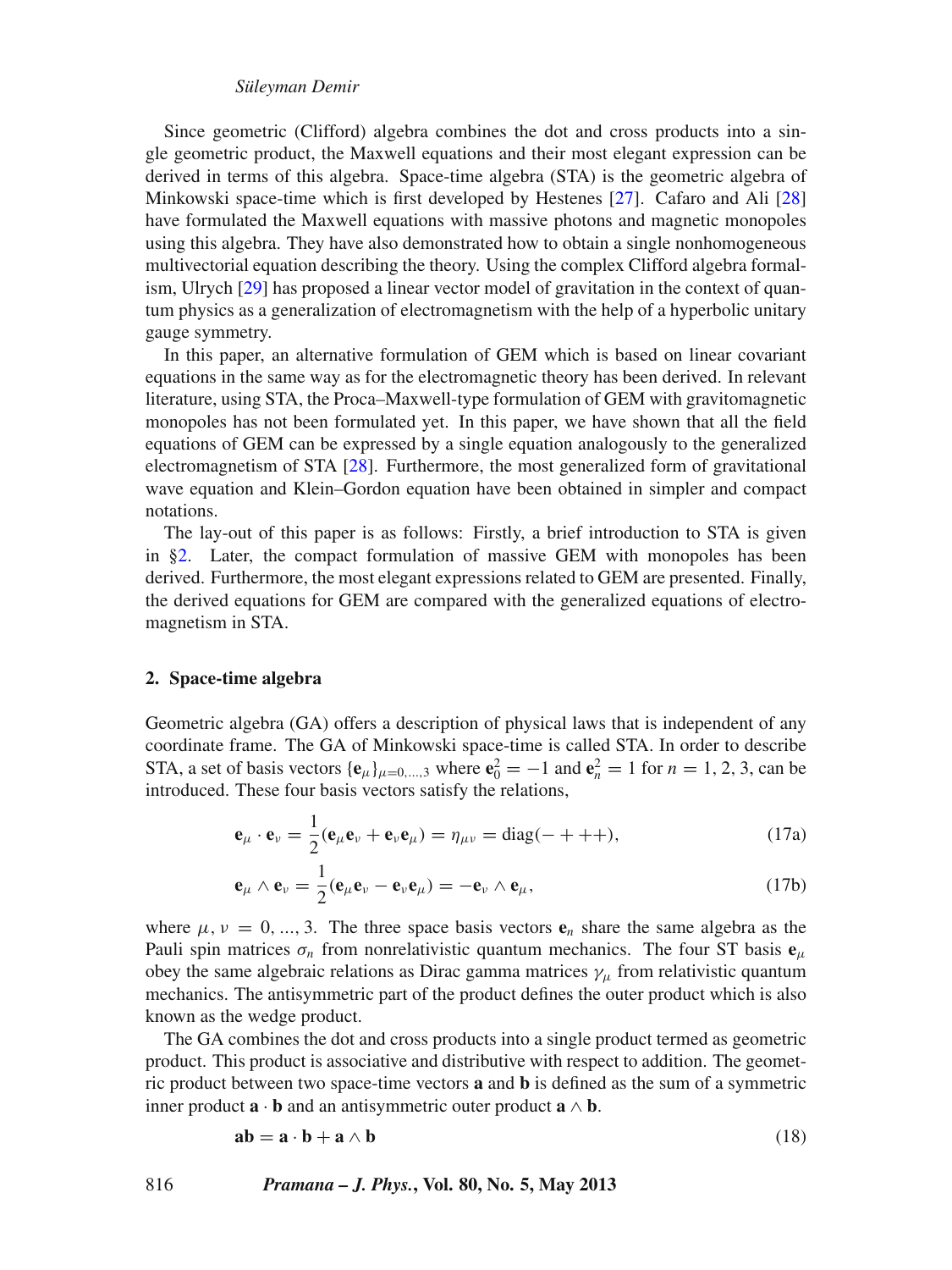When **a** and **b** are space vectors, the inner product  $\mathbf{a} \cdot \mathbf{b}$  corresponds to scalar product and the result of a scalar product is a scalar. But the result of outer product is a new entity which is termed as bivector. If a bivector is extended by a third vector of STA, the result is a new element called trivector. In three-dimensional Euclidian space, there is one basis trivector equal to  $\mathcal{I} = e_1 e_2 e_3$  that commutes with the basis vectors,

$$
\mathbf{e}_1 \mathcal{I} = \mathcal{I} \mathbf{e}_1, \quad \mathbf{e}_2 \mathcal{I} = \mathcal{I} \mathbf{e}_2, \quad \mathbf{e}_3 \mathcal{I} = \mathcal{I} \mathbf{e}_3
$$

and satisfies  $\mathcal{I}^2 = -1$ .

By repeating multiplication of basis vectors given in eq. [\(17\)](#page-5-1), we arrive at STA with 16 elements. A complete basis for STA is given as

1 scalar  
\n4 vectors {
$$
\mathbf{e}_{\mu}
$$
}  
\n6 bivectors { $\mathbf{e}_{\mu} \mathbf{e}_{\nu}$ }  
\n4 trivectors(pseudovector) { $\mathbf{e}_{\mu} \mathbf{e}_{\nu} \mathbf{e}_{\alpha}$ } = { $\mathcal{J} \mathbf{e}_{\beta}$ }  
\n1 pseudoscalar { $\mathbf{e}_{0} \mathbf{e}_{1} \mathbf{e}_{2} \mathbf{e}_{3}$ } = { $\mathcal{J}$ }. (19)

On the other hand, unlike the trivector  $I$ , the unit pseudoscalar  $J = e_0 e_1 e_2 e_3$  anticommutes with all basis vectors

$$
\mathbf{e}_0 \mathcal{J} = -\mathcal{J} \mathbf{e}_0, \quad \mathbf{e}_1 \mathcal{J} = -\mathcal{J} \mathbf{e}_1, \quad \mathbf{e}_2 \mathcal{J} = -\mathcal{J} \mathbf{e}_2, \quad \mathbf{e}_3 \mathcal{J} = -\mathcal{J} \mathbf{e}_3
$$

and also satisfies  $J^2 = -1$ . Both trivector  $I$  and pseudoscalar  $J$  are not unit imaginary number usually employed in physical applications.

A general element M of the STA, called a multivector, can be written in the expanded form as

$$
\mathbb{M} = \sum_{n=0}^{4} \langle M \rangle_n = \alpha + \mathbf{a} + \mathcal{B} + \mathcal{J}\mathbf{b} + \mathcal{J}\beta,
$$
 (20)

where  $\alpha$  and  $\beta$  are real scalars, **a** and **b** are real space-time vectors and  $\beta$  is a bivector.

Scalars, vectors, bivectors and trivectors represent 0-, 1-, 2- and 3-dimensional subspaces respectively. Therefore, a multivector can be decomposed into sums of elements in different grades. The grade-0 scalar, grade-1 vector, grade-2 bivector, grade-3 trivector (pseudovector) and grade-4 pseudoscalar parts of M can be explicitly expressed as

$$
\langle M \rangle_0 = \alpha,
$$
  
\n
$$
\langle M \rangle_1 = \mathbf{a} = a_0 \mathbf{e}_1 + a_1 \mathbf{e}_1 + a_2 \mathbf{e}_2 + a_3 \mathbf{e}_3,
$$
  
\n
$$
\langle M \rangle_2 = \mathcal{B} = B_0 \mathbf{e}_0 \mathbf{e}_1 + B_1 \mathbf{e}_0 \mathbf{e}_2 + B_2 \mathbf{e}_0 \mathbf{e}_3
$$
  
\n
$$
+ B_3 \mathbf{e}_1 \mathbf{e}_2 + B_4 \mathbf{e}_1 \mathbf{e}_3 + B_5 \mathbf{e}_2 \mathbf{e}_3,
$$
  
\n
$$
\langle M \rangle_3 = \mathcal{J} \mathbf{b} = b_0 \mathbf{e}_0 \mathbf{e}_1 \mathbf{e}_2 + b_1 \mathbf{e}_0 \mathbf{e}_1 \mathbf{e}_3 + b_2 \mathbf{e}_0 \mathbf{e}_2 \mathbf{e}_3
$$
  
\n
$$
+ b_3 \mathbf{e}_1 \mathbf{e}_2 \mathbf{e}_3,
$$
  
\n
$$
\langle M \rangle_4 = \mathcal{J} \beta = \beta \mathbf{e}_0 \mathbf{e}_1 \mathbf{e}_2 \mathbf{e}_3,
$$
  
\n(21)

where *n* represents the grade of a multivector element as  $\langle M \rangle_n$ .

*Pramana – J. Phys.***, Vol. 80, No. 5, May 2013** 817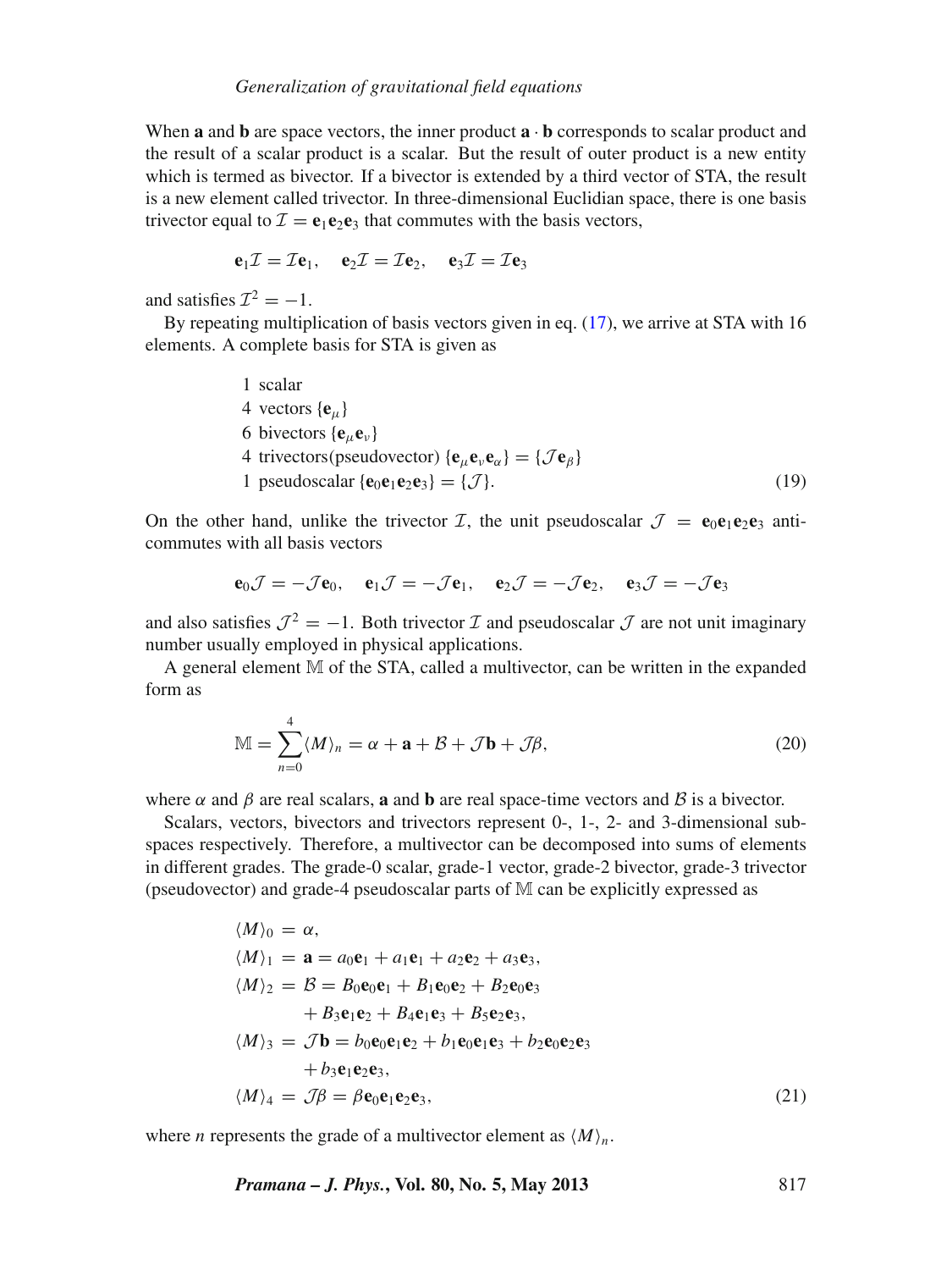## **3. Gravitoelectromagnetism in space-time algebra**

In order to generalize field equations of gravitoelectromagnetism, let us define the following generalized potential in terms of STA:

<span id="page-7-0"></span>
$$
\mathbb{A} = -\varphi_e \mathbf{e}_0 - \mathbf{A}_g^e + \mathcal{I}\varphi_m + \mathcal{J}\mathbf{A}_g^m, \tag{22}
$$

where

$$
\mathbf{A}_{\mathbf{g}}^e = A_x^e \mathbf{e}_1 + A_y^e \mathbf{e}_2 + A_z^e \mathbf{e}_3 \tag{23}
$$

and

$$
\mathbf{A}_{\mathrm{g}}^{m} = A_{x}^{m} \mathbf{e}_{1} + A_{y}^{m} \mathbf{e}_{2} + A_{z}^{m} \mathbf{e}_{3}
$$
 (24)

represent gravitoelectric and gravitomagnetic vector potentials, respectively.

Similarly, the four-dimensional space-time differential operator can be introduced as

$$
\Box = \mathbf{e}_0 \frac{\partial}{\partial t} - \nabla = \mathbf{e}_0 \frac{\partial}{\partial t} - \mathbf{e}_1 \frac{\partial}{\partial x} - \mathbf{e}_2 \frac{\partial}{\partial y} - \mathbf{e}_3 \frac{\partial}{\partial z},
$$
(25)

where  $\nabla$  is the usual space vector derivative given in vector algebra

$$
\nabla = \mathbf{e}_1 \frac{\partial}{\partial x} + \mathbf{e}_2 \frac{\partial}{\partial y} + \mathbf{e}_3 \frac{\partial}{\partial z}.
$$
 (26)

Hence, d'Alembertian operator used in wave theory can be written as

$$
\Box = \Box \overline{\Box} = \frac{\partial^2}{\partial t^2} - \nabla^2 = \frac{\partial^2}{\partial t^2} - \frac{\partial^2}{\partial x^2} - \frac{\partial^2}{\partial y^2} - \frac{\partial^2}{\partial z^2},\tag{27}
$$

where

$$
\overline{\Box} = -\mathbf{e}_0 \frac{\partial}{\partial t} + \nabla = -\mathbf{e}_0 \frac{\partial}{\partial t} + \mathbf{e}_1 \frac{\partial}{\partial x} + \mathbf{e}_2 \frac{\partial}{\partial y} + \mathbf{e}_3 \frac{\partial}{\partial z}.
$$
 (28)

Since geometric product combines the dot and cross products into a single product, the Maxwell–Proca-like gravitational equations with monopole terms can be expressed elegantly in terms of this algebra. For this, by operating  $\overline{\Box}$  on the generalized potential A given in eq.  $(22)$ , the following equation can be written:

<span id="page-7-1"></span>
$$
\overline{\Box}\mathbb{A} = \left[ -\mathbf{e}_0 \frac{\partial}{\partial t} + \nabla \right] \left[ -\varphi_e \mathbf{e}_0 - \mathbf{A}_g^e + \mathcal{I} \varphi_m + \mathcal{J} \mathbf{A}_g^m \right]
$$

$$
= -\frac{\partial \varphi_e}{\partial t} - \left[ \frac{\partial \mathbf{A}_g^e}{\partial t} + \nabla \varphi_e \right] \mathbf{e}_0 - \nabla \mathbf{A}_g^e
$$

$$
+ \mathcal{I} \left[ \frac{\partial \mathbf{A}_g^m}{\partial t} + \nabla \varphi_m \right] - \mathcal{J} \left[ \frac{\partial \varphi_m}{\partial t} + \nabla \mathbf{A}_g^m \right]. \tag{29}
$$

Using the following geometric product equations

$$
\nabla \mathbf{A}_{g}^{e} = \nabla \cdot \mathbf{A}_{g}^{e} + \nabla \wedge \mathbf{A}_{g}^{e} = \nabla \cdot \mathbf{A}_{g}^{e} + \mathcal{I} \nabla \times \mathbf{A}_{g}^{e},\tag{30}
$$

and

$$
\nabla \mathbf{A}_{g}^{m} = \nabla \cdot \mathbf{A}_{g}^{m} + \nabla \wedge \mathbf{A}_{g}^{m} = \nabla \cdot \mathbf{A}_{g}^{m} + \mathcal{I} \nabla \times \mathbf{A}_{g}^{m}, \tag{31}
$$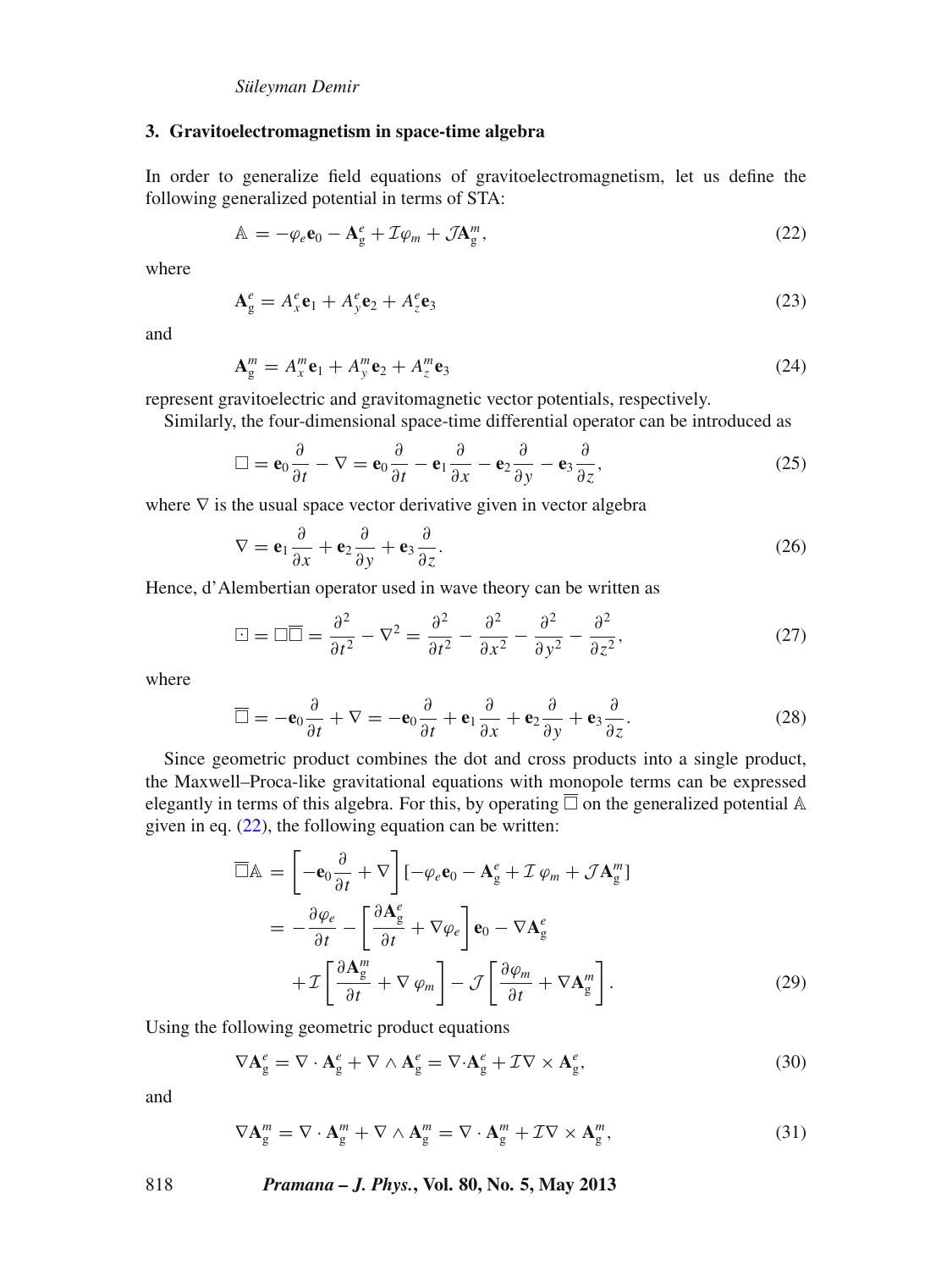eq. [\(29\)](#page-7-1) can be rewritten as

<span id="page-8-0"></span>
$$
\overline{\Box}\mathbb{A} = -\left[\frac{\partial \varphi_e}{\partial t} + \nabla \cdot \mathbf{A}^e_g\right] - \left[\nabla \varphi_e + \frac{\partial \mathbf{A}^e_g}{\partial t} + \nabla \times \mathbf{A}^m_g\right] \mathbf{e}_0
$$
  
+  $\mathcal{I}\left[\nabla \varphi_m + \frac{\partial \mathbf{A}^m_g}{\partial t} - \nabla \times \mathbf{A}^e_g\right] - \mathcal{J}\left[\frac{\partial \varphi_m}{\partial t} + \nabla \cdot \mathbf{A}^m_g\right].$ 

Regarding Lorenz-like gauge conditions in eqs [\(3\)](#page-1-2) and [\(12\)](#page-2-1), the Maxwell-like gravitational potential equations in  $(11)$  reduce to the single equation

$$
\overline{\Box}\mathbb{A} = \mathbb{F}.\tag{32}
$$

Here bivector  $\mathbb F$  is the generalized gravitoelectromagnetic fields

$$
\mathbb{F} = \mathbf{E}_{g}\mathbf{e}_{0} - \mathcal{I}\mathbf{H}_{g} = [\mathbf{E}_{g} + \mathcal{J}\mathbf{H}_{g}]\mathbf{e}_{0},\tag{33}
$$

where

$$
\mathbf{E}_g = E_x \mathbf{e}_1 + E_y \mathbf{e}_2 + E_z \mathbf{e}_3 \tag{34}
$$

and

$$
\mathbf{H}_{g} = H_{x}\mathbf{e}_{1} + H_{y}\mathbf{e}_{2} + H_{z}\mathbf{e}_{3}
$$
 (35)

represent respectively the gravitoelectric and gravitomagnetic fields of GEM in terms of STA. Using the definition in eq. [\(18\)](#page-5-2), we can separate eq. [\(32\)](#page-8-0) into scalar and bivector parts:

$$
\overline{\Box} \cdot \mathbb{A} = 0,\tag{36}
$$

$$
\overline{\Box} \wedge \mathbb{A} = \mathcal{F},\tag{37}
$$

where

$$
\mathcal{F} = E_x \mathbf{e}_1 \mathbf{e}_0 + E_y \mathbf{e}_2 \mathbf{e}_0 + E_z \mathbf{e}_3 \mathbf{e}_0 - H_x \mathbf{e}_2 \mathbf{e}_3 - H_y \mathbf{e}_3 \mathbf{e}_1 - H_z \mathbf{e}_1 \mathbf{e}_2.
$$
 (38)

Explicitly, eq. [\(32\)](#page-8-0) is equivalent to the biquaternion form of Maxwell–Proca-type gravitational equation derived in our former paper [\[22\]](#page-12-18).

Similarly, if differential operator is applied to the bivector  $\mathbb{F}$ , we obtain

$$
\Box \mathbb{F} = \left[ \mathbf{e}_0 \frac{\partial}{\partial t} - \nabla \right] \left[ \mathbf{E}_g \mathbf{e}_0 - \mathcal{I} \mathbf{H}_g \right]
$$

$$
= \frac{\partial \mathbf{E}_g}{\partial t} - \mathcal{J} \frac{\partial \mathbf{H}_g}{\partial t} - \mathbf{e}_0 \nabla \mathbf{E}_g + \mathcal{I} \nabla \mathbf{H}_g.
$$
(39a)

This equation may be written in the following expanded form by decomposing the geometric products into dot and cross products:

$$
\Box \mathbb{F} = \frac{\partial \mathbf{E}_{g}}{\partial t} - \mathcal{J} \frac{\partial \mathbf{H}_{g}}{\partial t} - \mathbf{e}_{0} \left[ \nabla \cdot \mathbf{E}_{g} + \mathcal{I} \nabla \times \mathbf{E}_{g} \right] + \mathcal{I} \left[ \nabla \cdot \mathbf{H}_{g} + \mathcal{I} \nabla \times \mathbf{H}_{g} \right]
$$
(39b)

*Pramana – J. Phys.***, Vol. 80, No. 5, May 2013** 819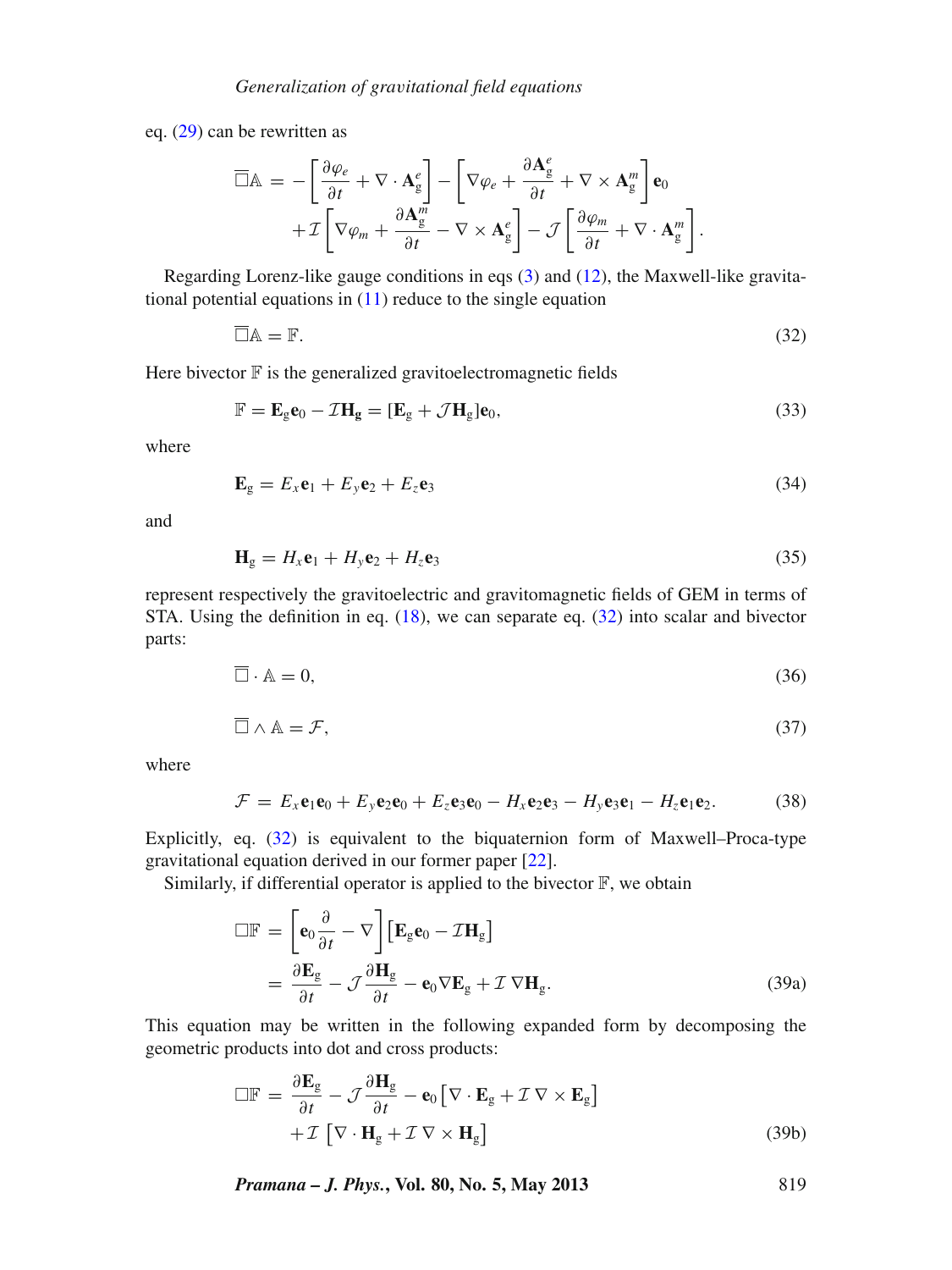and

$$
\Box \mathbf{F} = -\mathbf{e}_0 \nabla \cdot \mathbf{E}_g - \left[ \nabla \times \mathbf{H}_g - \frac{\partial \mathbf{E}_g}{\partial t} \right] + \mathcal{I} \nabla \cdot \mathbf{H}_g
$$

$$
-\mathcal{J} \left[ \nabla \times \mathbf{E}_g + \frac{\partial \mathbf{H}_g}{\partial t} \right].
$$
(39c)

Using the definitions in eq. [\(16\)](#page-4-0), we reach the following expression in terms of ST algebra:

<span id="page-9-0"></span>
$$
\Box \mathbb{F} = \mathbf{e}_0 \varrho_e + \mathbf{J}_g^e - \mathcal{I} \varrho_m - \mathcal{J} \mathbf{J}_g^m - \mu_\gamma^2 [-\varphi_e \mathbf{e}_0 - \mathbf{A}_g^e]. \tag{40}
$$

If we define new multivectors to obtain a compact formulation as

$$
\mathbb{J} = \varrho + \mathbf{J} = (\mathbf{e}_0 \varrho_e - \mathcal{I} \varrho_m) + (\mathbf{J}_g^e - \mathcal{J} \mathbf{J}_g^m)
$$
(41)

and

$$
\mathbb{A}^e = -\varphi_e \mathbf{e}_0 - \mathbf{A}^e_g \tag{42}
$$

and rearrange eq. [\(40\)](#page-9-0), the four Maxwell–Proca-like gravitational field equations with monopole terms are reduced to the single equation

<span id="page-9-1"></span>
$$
\Box \mathbb{F} + \mu_{\gamma}^2 \mathbb{A}^e = \mathbb{J}.
$$
 (43)

This expression is also equivalent to the biquaternionic equation derived by us [\[22](#page-12-18)].

On the other hand, operating differential operator  $\Box$  on potential eq. [\(32\)](#page-8-0)

$$
\Box \overline{\Box} A = \Box F \tag{44}
$$

and using the compact expression in eq. [\(43\)](#page-9-1), we arrive at

$$
\Box \mathbb{A} = \mathbb{J} - \mu_{\gamma}^2 \mathbb{A}^e. \tag{45}
$$

Collecting potential terms in one side, finally we reach the most generalized gravitational wave equation with Proca and monopole terms,

<span id="page-9-2"></span>
$$
\Box \mathbb{A} + \mu_{\gamma}^2 \mathbb{A}^e = \mathbb{J}.
$$
 (46)

This compact formulation actually contains eight subequations:

$$
\frac{\partial^2 \varphi_e}{\partial t^2} - \frac{\partial^2 \varphi_e}{\partial x^2} - \frac{\partial^2 \varphi_e}{\partial y^2} - \frac{\partial^2 \varphi_e}{\partial z^2} + \mu_\gamma^2 \varphi_e = -\varrho_e,\tag{47a}
$$

$$
\frac{\partial^2 \varphi_m}{\partial t^2} - \frac{\partial^2 \varphi_m}{\partial x^2} - \frac{\partial^2 \varphi_m}{\partial y^2} - \frac{\partial^2 \varphi_m}{\partial z^2} = -\varrho_m,\tag{47b}
$$

$$
\frac{\partial^2 A_x^e}{\partial t^2} - \frac{\partial^2 A_x^e}{\partial x^2} - \frac{\partial^2 A_x^e}{\partial y^2} - \frac{\partial^2 A_x^e}{\partial z^2} + \mu_\gamma^2 A_x^e = -J_x^e,\tag{47c}
$$

$$
\frac{\partial^2 A_y^e}{\partial t^2} - \frac{\partial^2 A_y^e}{\partial x^2} - \frac{\partial^2 A_y^e}{\partial y^2} - \frac{\partial^2 A_y^e}{\partial z^2} + \mu_\gamma^2 A_y^e = -J_y^e,\tag{47d}
$$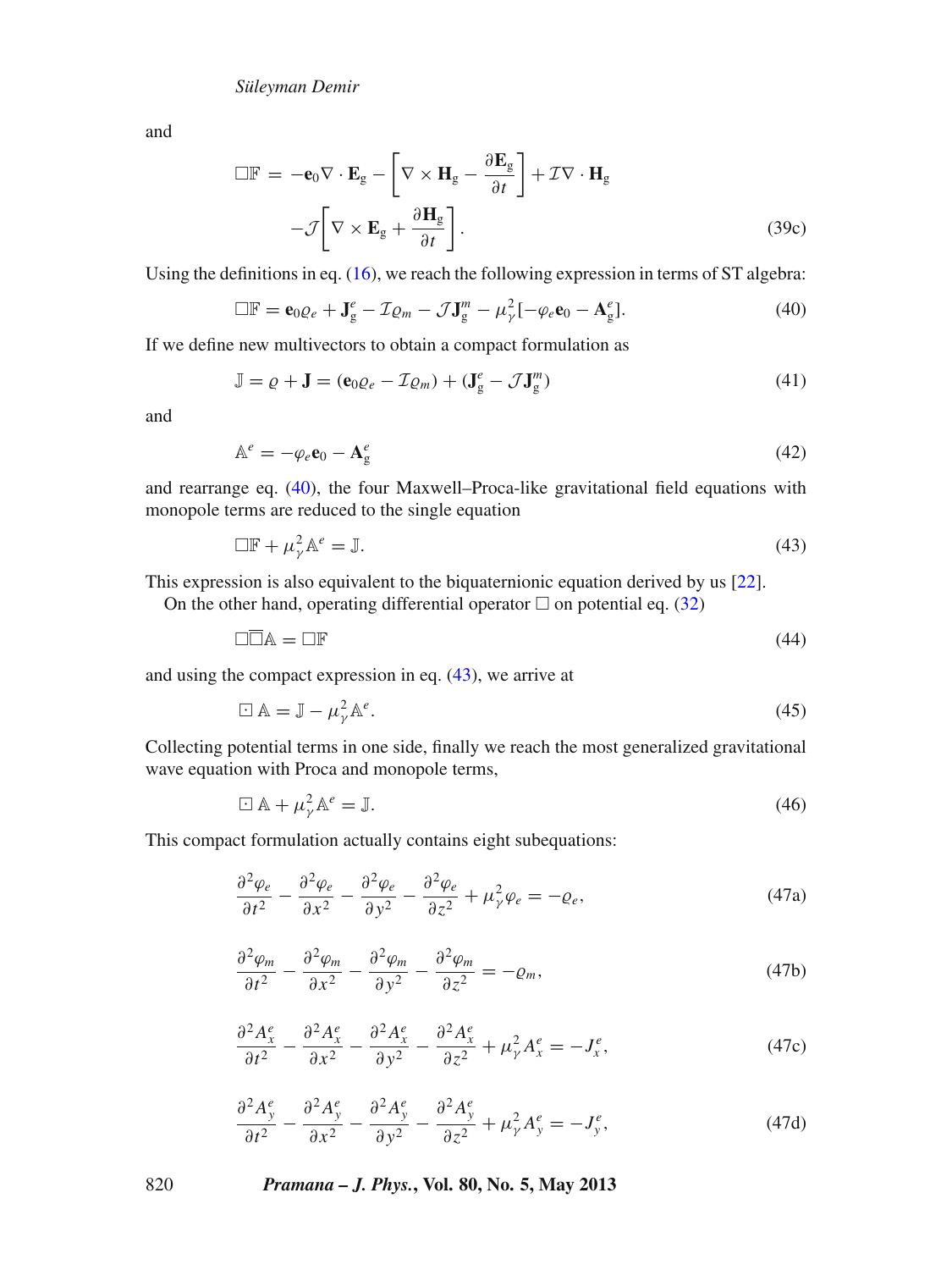*Generalization of gra*v*itational field equations*

$$
\frac{\partial^2 A_z^e}{\partial t^2} - \frac{\partial^2 A_z^e}{\partial x^2} - \frac{\partial^2 A_z^e}{\partial y^2} - \frac{\partial^2 A_z^e}{\partial z^2} + \mu_\gamma^2 A_z^e = -J_z^e,\tag{47e}
$$

$$
\frac{\partial^2 A_x^m}{\partial t^2} - \frac{\partial^2 A_x^m}{\partial x^2} - \frac{\partial^2 A_x^m}{\partial y^2} - \frac{\partial^2 A_x^m}{\partial z^2} = -J_x^m,\tag{47f}
$$

$$
\frac{\partial^2 A_y^m}{\partial t^2} - \frac{\partial^2 A_y^m}{\partial x^2} - \frac{\partial^2 A_y^m}{\partial y^2} - \frac{\partial^2 A_y^m}{\partial z^2} = -J_y^m,
$$
\n(47g)

$$
\frac{\partial^2 A_z^m}{\partial t^2} - \frac{\partial^2 A_z^m}{\partial x^2} - \frac{\partial^2 A_z^m}{\partial y^2} - \frac{\partial^2 A_z^m}{\partial z^2} = -J_z^m.
$$
 (47h)

In the absence of gravitomagnetic monopoles in GEM theory, the terms  $\varrho_m$  and  $\mathbf{J}_{\text{g}}^m$ in eq.  $(16)$  vanish and the Proca-type expressions of GEM must be defined by eq.  $(14)$ . According to this new situation, the derived eqs [\(43\)](#page-9-1) and [\(46\)](#page-9-2) must be revised in the following manner, respectively,

<span id="page-10-0"></span>
$$
\Box \mathbb{F} + \mu_\gamma^2 \mathbb{A}^e = \mathbb{J}^e \tag{48}
$$

and

<span id="page-10-1"></span>
$$
\left[\Box + \mu_{\gamma}^{2}\right] \mathbb{A}^{e} = \mathbb{J}^{e}.\tag{49}
$$

Here, the space-time vector  $\mathbb{J}^e$  is defined as

$$
\mathbb{J}^e = \mathbf{e}_0 \varrho_e + \mathbf{J}^e \tag{50}
$$

and termed as the generalized gravitoelectric current density. In this situation, hereafter eqs [\(48\)](#page-10-0) and [\(49\)](#page-10-1) respectively represent the Proca equation and wave equation of GEM without monopole terms.

For the source-free fields of GEM the space-time vector  $\mathbb{J}^e$  also vanishes,  $\mathbb{J}^e = 0$ , and eq. [\(49\)](#page-10-1) should be represented in the following new form:

$$
\left[\Box + \mu_{\gamma}^{2}\right] \mathbb{A}^{e} = 0. \tag{51}
$$

This formula is essentially the compact form of Klein–Gordon equation of GEM for the graviton. We can also rewrite this equation in terms of its components in the following manner:

$$
\frac{\partial^2 A_x^e}{\partial t^2} - \frac{\partial^2 A_x^e}{\partial x^2} - \frac{\partial^2 A_x^e}{\partial y^2} - \frac{\partial^2 A_x^e}{\partial z^2} + \mu_\gamma^2 A_x^e = 0,\tag{52a}
$$

$$
\frac{\partial^2 A_y^e}{\partial t^2} - \frac{\partial^2 A_y^e}{\partial x^2} - \frac{\partial^2 A_y^e}{\partial y^2} - \frac{\partial^2 A_y^e}{\partial z^2} + \mu_\gamma^2 A_y^e = 0,\tag{52b}
$$

$$
\frac{\partial^2 A_z^e}{\partial t^2} - \frac{\partial^2 A_z^e}{\partial x^2} - \frac{\partial^2 A_z^e}{\partial y^2} - \frac{\partial^2 A_z^e}{\partial z^2} + \mu_\gamma^2 A_z^e = 0, \tag{52c}
$$

$$
\frac{\partial^2 \varphi_e}{\partial t^2} - \frac{\partial^2 \varphi_e}{\partial x^2} - \frac{\partial^2 \varphi_e}{\partial y^2} - \frac{\partial^2 \varphi_e}{\partial z^2} = 0.
$$
 (52d)

*Pramana – J. Phys.***, Vol. 80, No. 5, May 2013** 821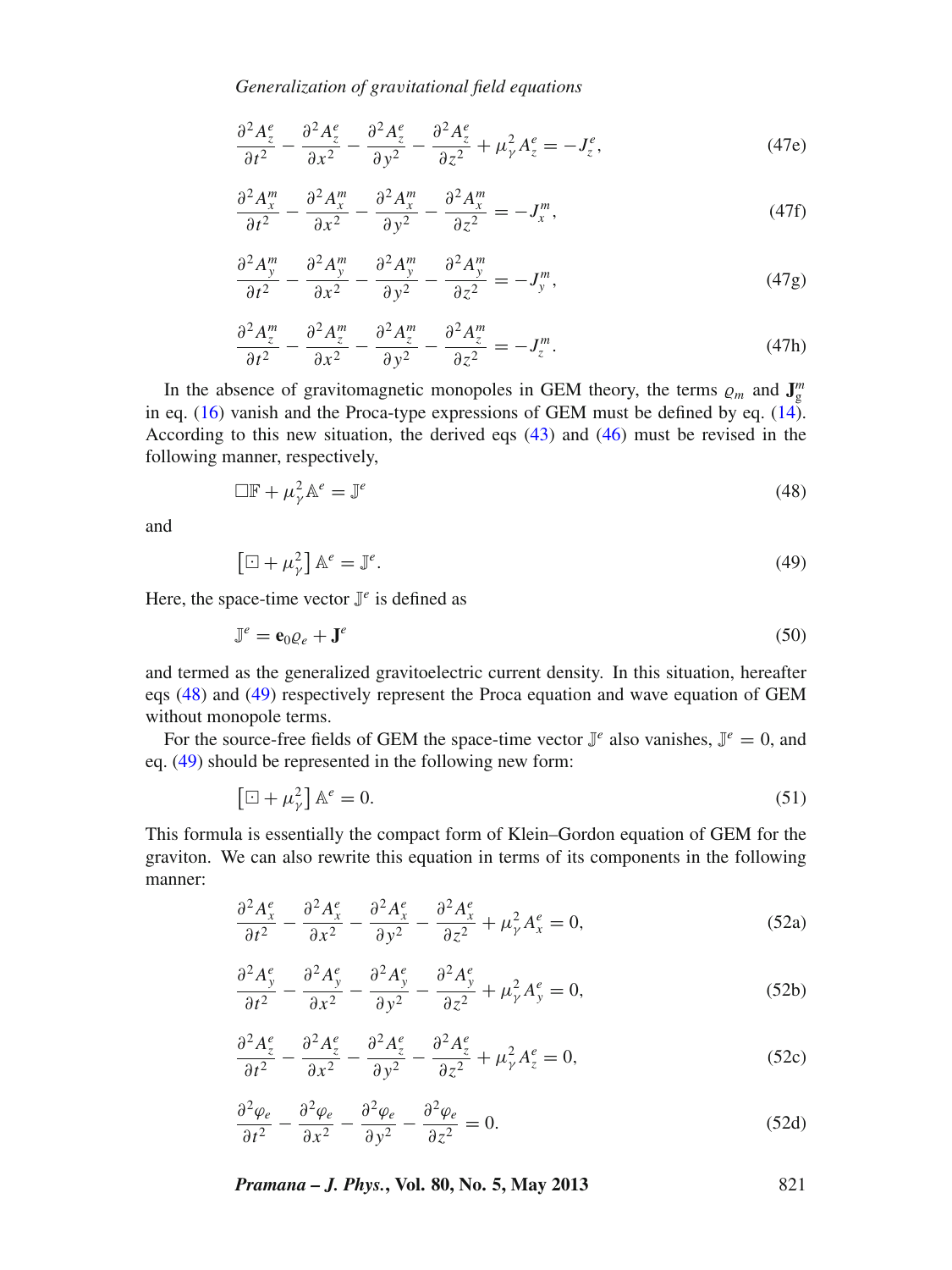Finally, if we take  $\mu_{\nu} = 0$  in eq. [\(48\)](#page-10-0), a situation that states zero rest mass of graviton, we obtain the following compact formulation for the classical fields of GEM given in eq.  $(1)$ :

<span id="page-11-0"></span>
$$
\Box \mathbb{F} = \mathbb{J}^e \tag{53}
$$

which is similar to the quaternion form for the Maxwell equations in electromagnetic theory [\[30](#page-12-26)].

Re-operation of  $\Box$  on eq. [\(53\)](#page-11-0) enables us to derive the mass conservation equation for GEM,

<span id="page-11-1"></span>
$$
\Box \mathbb{F} = \Box \mathbb{J}^e = \Box \cdot \mathbb{J}^e + \Box \wedge \mathbb{J}^e. \tag{54}
$$

Since  $\Box$  is a scalar operator, the left-hand side of this equation is a bivector. Naturally, the right-hand side of eq. [\(54\)](#page-11-1) must also be bivector. Therefore, the following equations can be written:

$$
\Box \mathbb{F} = \Box \wedge \mathbb{J}^e \tag{55}
$$

and

$$
\Box \cdot \mathbb{J}^e = \frac{\partial \varrho_e}{\partial t} + \nabla \cdot \mathbf{J}^e = 0 \tag{56}
$$

which is similar to the charge conservation equation of STA in electromagnetic theory  $[31]$  $[31]$ .

#### **4. Conclusion**

In this study, for the first time, a mathematical model has been proposed in order to formulate the Maxwell–Proca-like equations of GEM-based STA. Introducing monopole terms, it has also been demonstrated that a single multivectorial eq. [\(43\)](#page-9-1) summarizes the linear gravitational field equations given in eq. [\(16\)](#page-4-0).

The special eq. [\(43\)](#page-9-1) also proves the analogy between the electromagnetic theory and GEM. This equation is equivalent to the geometric algebra formulation of the fundamental equations of massive classical electrodynamics in the presence of magnetic monopoles proposed by Cafaro and Ali [\[28](#page-12-24)].

In general, since geometric (Clifford) algebra combines the dot and cross products into a single geometric product, it has been proved that the most elegant expression of GEM can be derived in terms of this algebra. This paper also shows that the most generalized form of gravitational wave eq. [\(46\)](#page-9-2) including both Proca and monopole terms can be expressed in a form similar to the biquaternionic formulation of GEM before it was derived by us [\[22](#page-12-18)]. Furthermore, the obtained equations in terms of STA prove that basic equations of GEM can be written in the similar form with their electromagnetic counterparts.

The simpler and compact notations are the basic advantages of the present formalism. Since it is easily associated with traditional vector algebra formalism, the STA simplifies the study of the formulation related to GEM. If it is needed, the derived equations can also be represented in terms of simple matrices. Furthermore, the space-time vector derivative and geometric product enable us to unite all the equations of GEM into a single equation.